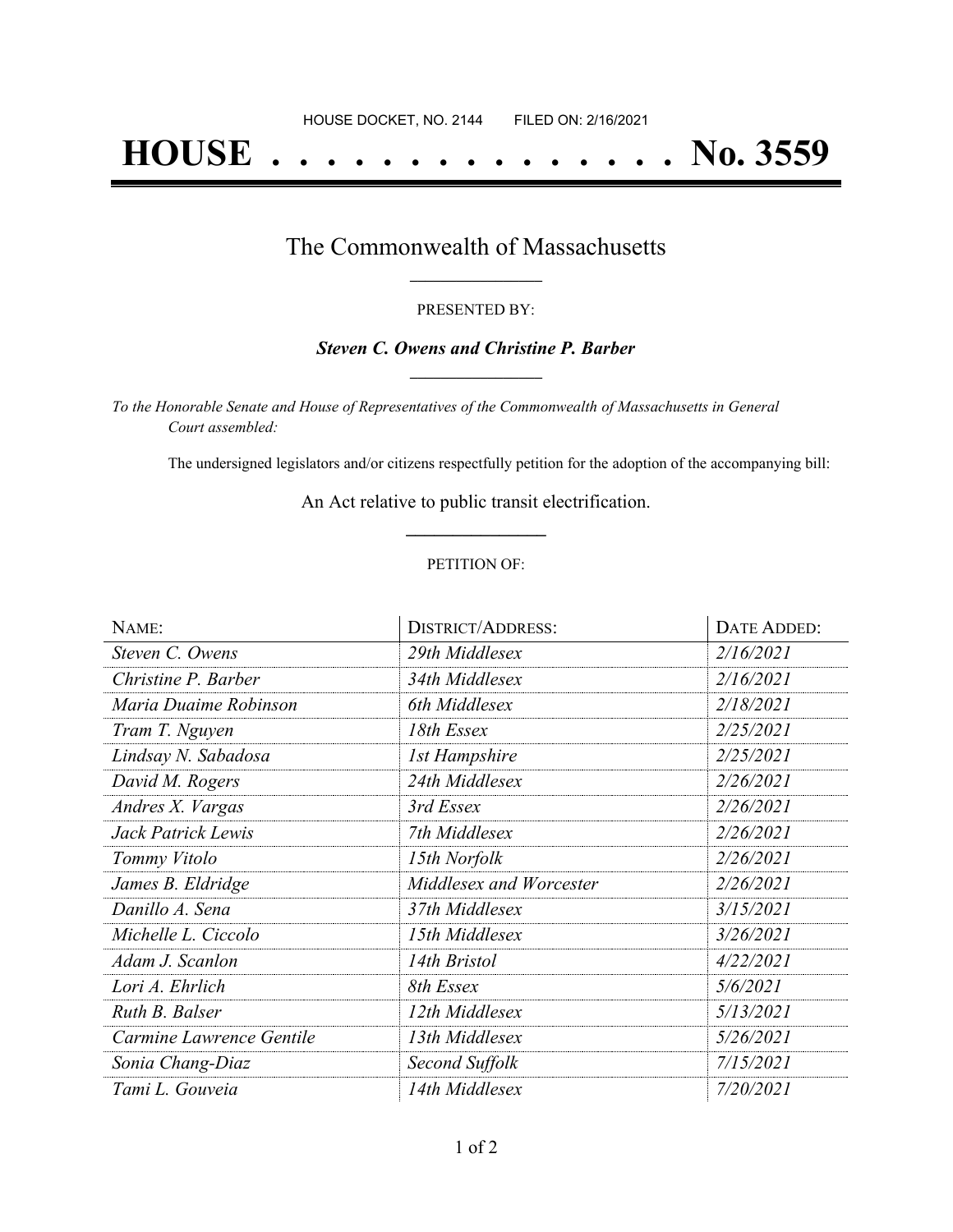| Natalie M. Higgins          | 4th Worcester  | 7/21/2021 |
|-----------------------------|----------------|-----------|
| Mindy Domb                  | 3rd Hampshire  | 7/21/2021 |
| Jon Santiago                | 9th Suffolk    | 7/22/2021 |
| Marcos A. Devers            | 16th Essex     | 7/22/2021 |
| David Henry Argosky LeBoeuf | 17th Worcester | 8/3/2021  |
| Kate Lipper-Garabedian      | 32nd Middlesex | 8/4/2021  |
| Natalie M. Blais            | 1st Franklin   | 1/24/2022 |
| Erika Uyterhoeven           | 27th Middlesex | 1/31/2022 |
| Nika C. Elugardo            | 15th Suffolk   | 4/27/2022 |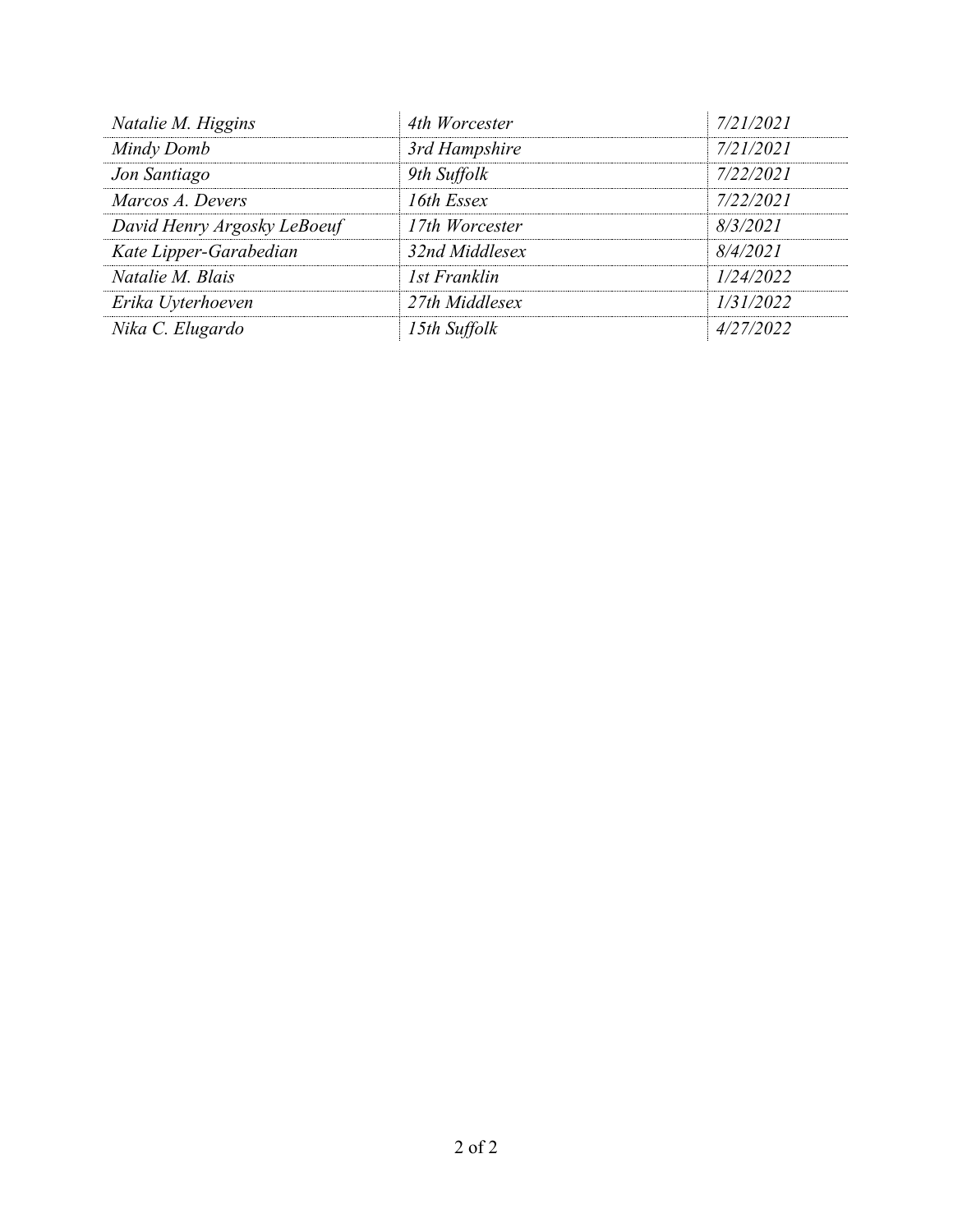#### HOUSE DOCKET, NO. 2144 FILED ON: 2/16/2021

## **HOUSE . . . . . . . . . . . . . . . No. 3559**

By Representatives Owens of Watertown and Barber of Somerville, a petition (accompanied by bill, House, No. 3559) of Steven C. Owens, Christine P. Barber and others relative to electric vehicles and the electrification of public transportation. Transportation.

## The Commonwealth of Massachusetts

**In the One Hundred and Ninety-Second General Court (2021-2022) \_\_\_\_\_\_\_\_\_\_\_\_\_\_\_**

**\_\_\_\_\_\_\_\_\_\_\_\_\_\_\_**

An Act relative to public transit electrification.

Be it enacted by the Senate and House of Representatives in General Court assembled, and by the authority *of the same, as follows:*

2 Section 1 of Chapter 90 of the General Laws, as appearing in the 2016 Official Edition, is

3 hereby amended by adding the following definitions:-

4 "Electric vehicles" are vehicles that rely solely on electric motors for propulsion and

5 includes non-combustion vehicles.

6 "Zero-emission infrastructure" means electric battery chargers, trolleybus and railway

7 catenary wire, and other equipment to support the operation of electric vehicles.

8 SECTION 2.

9 Chapter 21N is hereby amended by inserting after Section 7, the following sections: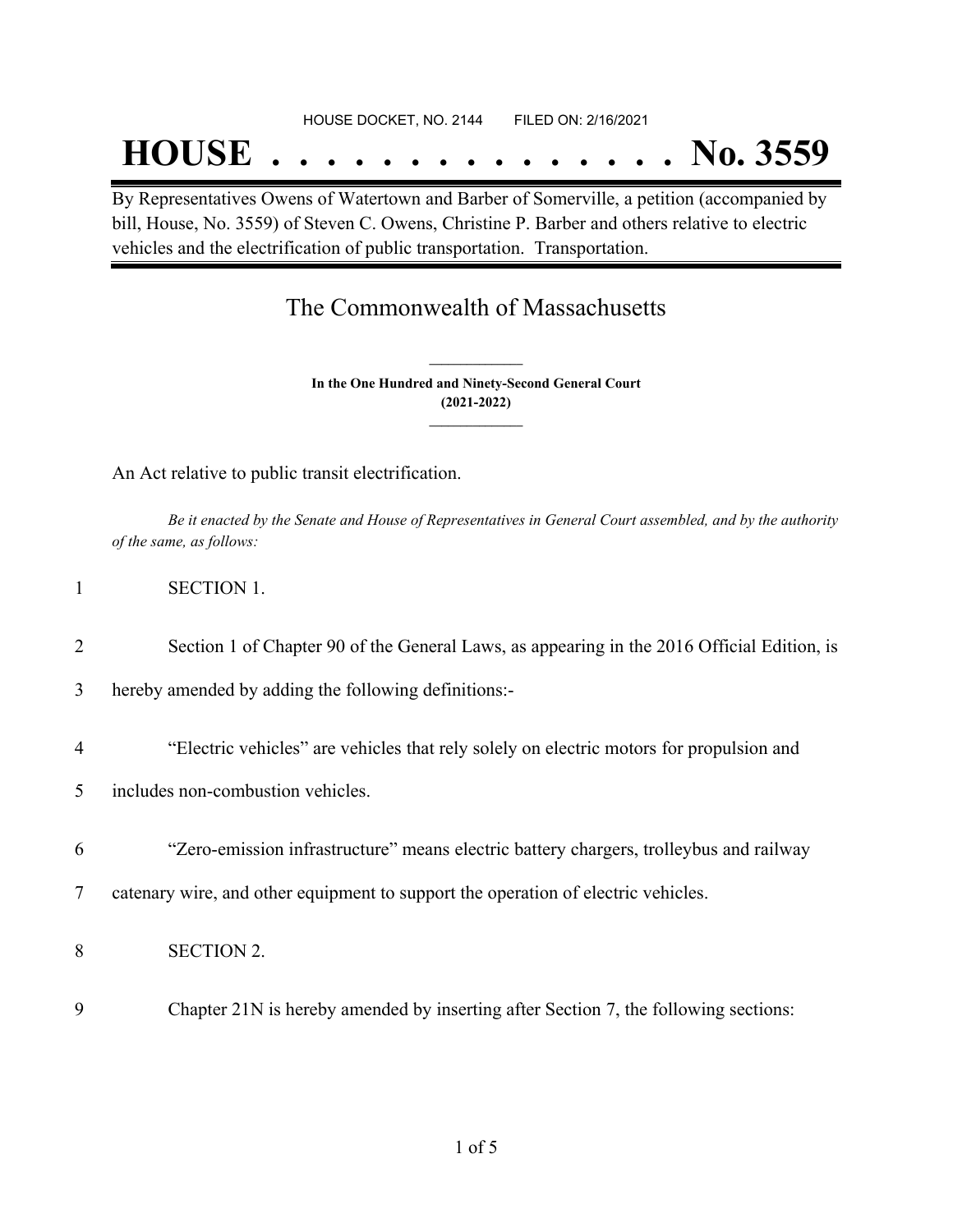Section 7½. To contribute to the Commonwealth's greenhouse gas reduction targets, the Secretary, in consultation with the department of energy resources, department of transportation, department of environmental protection, and department of public utilities, shall set and enforce targets for public fleet electrification.

 (a) The Massachusetts Bay Transportation Authority shall operate a fully electric bus fleet by 2030 and meet the following interim targets: (i) 100 percent of all MBTA procurements shall be electric vehicles as defined in section 1 of chapter 90 by December 31, 2023; (ii) 40 percent of all MBTA buses should be electric by 2025; (iii) 60 percent of all MBTA buses should be electric by 2027; (iv) 80 percent of all MBTA buses should be electric by 2028; (v) 90 percent of all MBTA buses should be electric by 2029. The MBTA shall establish and meet goals for charging its bus infrastructure with renewable energy generating sources as defined in chapter 25A, section 11F.

 (b) The MBTA shall work with the department of public health and department of environmental protection to establish air monitoring stations around bus maintenance facilities and to improve air quality around such facilities.

 (c) The MBTA and its commuter rail contractor shall operate a fully electric commuter rail system by 2035.

27 (d) Regional transit authorities (RTAs) shall operate a fully electric bus fleet by 2035 and meet the following interim targets: (i) 100 percent of all RTA procurements shall be electric by December 31, 2026; (ii) 40 percent of all RTA buses should be electric by 2025; (iii) 60 percent of all RTA buses should be electric by 2028; (iv) 80 percent of all RTA buses should be electric by 2032; (v) 90 percent of all RTA buses should be electric by 2034.

of 5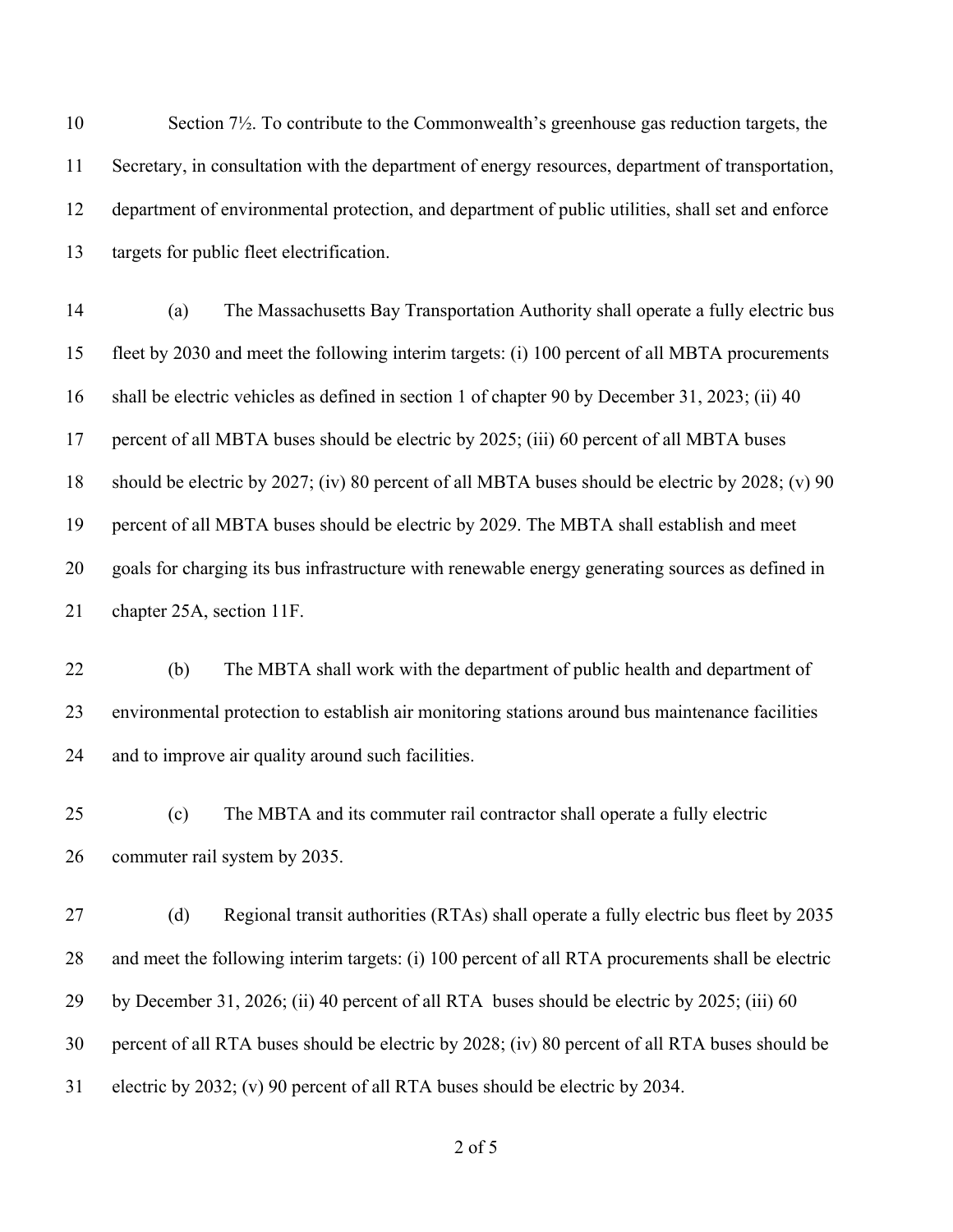SECTION 2.

 Chapter 161A is hereby amended by inserting the following paragraphs in section 7 after the term "under Section 6C":

 (a) The MBTA governing board shall establish deadlines for MBTA bus maintenance facilities to support an all electric bus fleet. Construction of new 100 percent electric bus garages and modernization of old garages, as needed for electric bus infrastructure, shall be complete at least one year prior to full bus fleet electrification in 2030.

 (b) The MBTA governing board shall direct the MBTA to update and operate existing zero-emission vehicle infrastructure and to expand its zero-emission infrastructure. Removal of existing zero-emission infrastructure shall be permitted for temporary road, catenary, or public utility work. Any replacements for electric vehicles in operation must meet or exceed the availability of the current zero-emission fleet, with no auxiliary systems. For all diesel- electric hybrid buses, the MBTA shall develop robust monitoring about the locations where such buses are operating on diesel power versus electric power and provide this data to the public on a timely basis.

 (c) The MBTA governing board shall direct the MBTA to operate electric buses with a priority for operating such buses on routes serving environmental justice populations. The MBTA governing board shall direct the MBTA to operate electric buses on bus routes serving residents of Chelsea, Everett, Revere, Somerville, Chinatown, Roxbury, Dorchester, Lynn, and Mattapan by 2025. The MBTA governing board shall direct MBTA staff to conduct robust community outreach and engagement with residents of environmental justice populations, municipal officials in cities and towns that have environmental justice populations, and with

of 5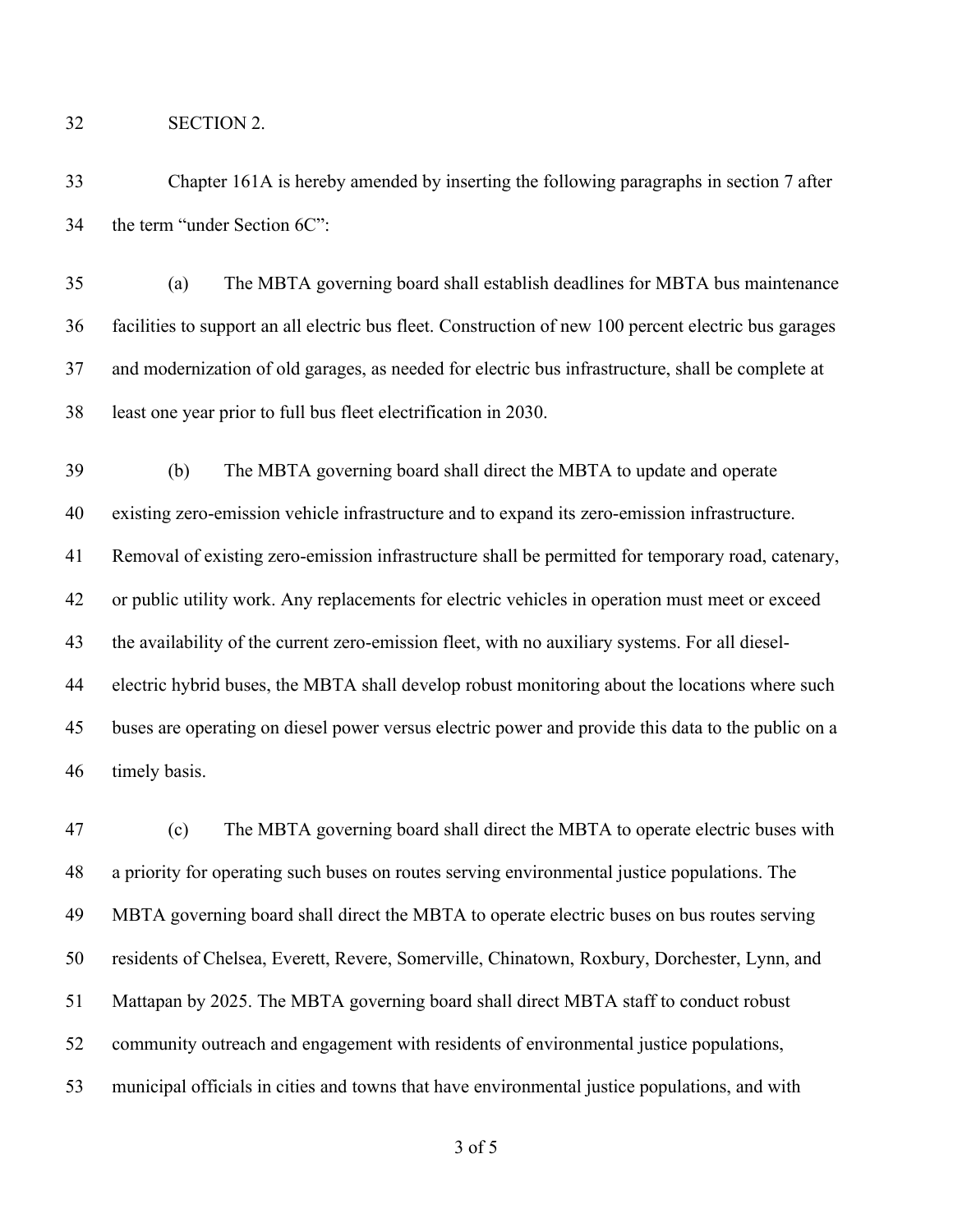transportation and environmental justice advocates. The MBTA staff shall report to the MBTA governing board at least six times per year the progress of electrifying the bus and rail fleet. As part of the public reports, MBTA staff shall explain the cost analysis of all procurements of fossil fuel infrastructure and the reasons for procuring fossil fuel infrastructure in lieu of zero-emission infrastructure.

| 59 | The MBTA governing board shall electrify the commuter rail fleet in two phases.<br>(d)        |
|----|-----------------------------------------------------------------------------------------------|
| 60 | Phase I includes electrification of the Providence Line, Fairmount Line, and Newburyport /    |
| 61 | Rockport Line at least through the Beverly Depot Station by December 31, 2024. Phase II       |
| 62 | includes electrification of the Framingham/Worcester Line by December 31, 2026;               |
| 63 | Middleborough/Lakeville Line by December 31, 2027, and the remaining routes that pass         |
| 64 | through environmental justice populations, but do not offer passenger service by December 31, |
| 65 | 2035:                                                                                         |

| 66 |  | South Coast (Phase 2 via Downtown Taunton) |  |  |  |
|----|--|--------------------------------------------|--|--|--|
|----|--|--------------------------------------------|--|--|--|

- (2) Haverhill
- (3) Lowell
- (4) Fitchburg
- (5) Franklin
- (6) Plymouth/Kingston
- (7) Greenbush
- (8) Foxborough